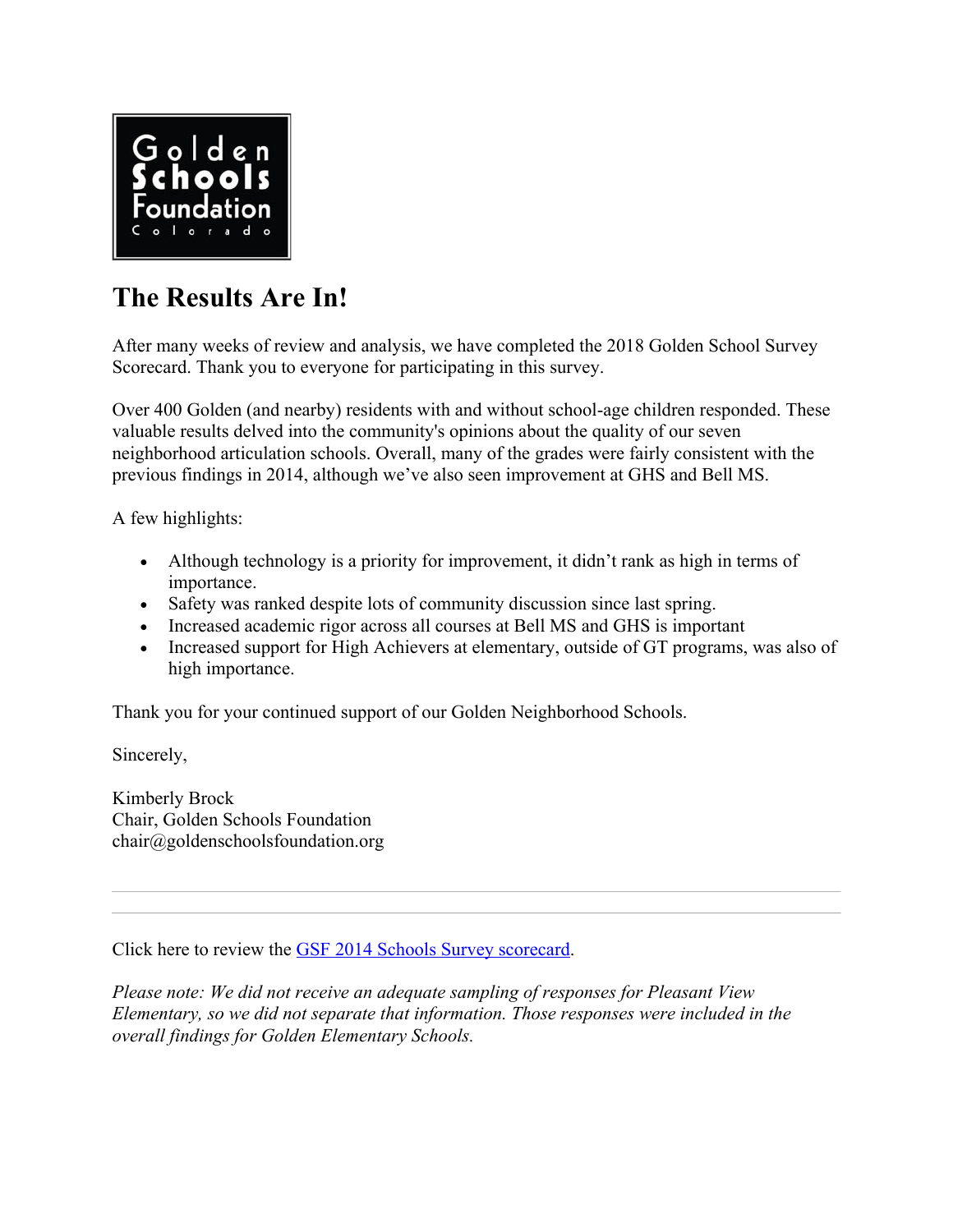## **GOLDEN SCHOOLS SCORECARD – 2018**

### **Current School-to-School Impressions 2018**

| <b>Bell</b><br><b>Elementary Schools</b><br>$B+$<br>A<br>A-<br>A<br>Likelihood of Elementary School students to attend Bell: 63%<br>Likelihood of Elementary School students to attend GHS: 92%<br>Likelihood of Bell Middle School students to attend GHS:<br>98% |                           | School level impression of |  |      |
|--------------------------------------------------------------------------------------------------------------------------------------------------------------------------------------------------------------------------------------------------------------------|---------------------------|----------------------------|--|------|
|                                                                                                                                                                                                                                                                    |                           |                            |  | GHS  |
|                                                                                                                                                                                                                                                                    | <b>Elementary Schools</b> |                            |  | $B+$ |
|                                                                                                                                                                                                                                                                    | <b>Bell Middle School</b> |                            |  | A-   |
|                                                                                                                                                                                                                                                                    | <b>Golden High School</b> |                            |  |      |
|                                                                                                                                                                                                                                                                    |                           |                            |  |      |
|                                                                                                                                                                                                                                                                    |                           |                            |  |      |

#### **Why do people opt out of Golden articulation area schools?**

- Misinformed on course offerings and reputations of Golden schools
- Want more academic focus/rigor
- Migrating due to school ratings
	- o *Either high at alternate school or low at Golden area school*
- Desiring a different learning style
	- o Arts-based
	- o Project-based/experiential
	- o Language immersion
	- o Montessori method
- Looking for smaller classes
- Seeking a greater variety and strength of programs (GT, Honors, AP, IB, arts)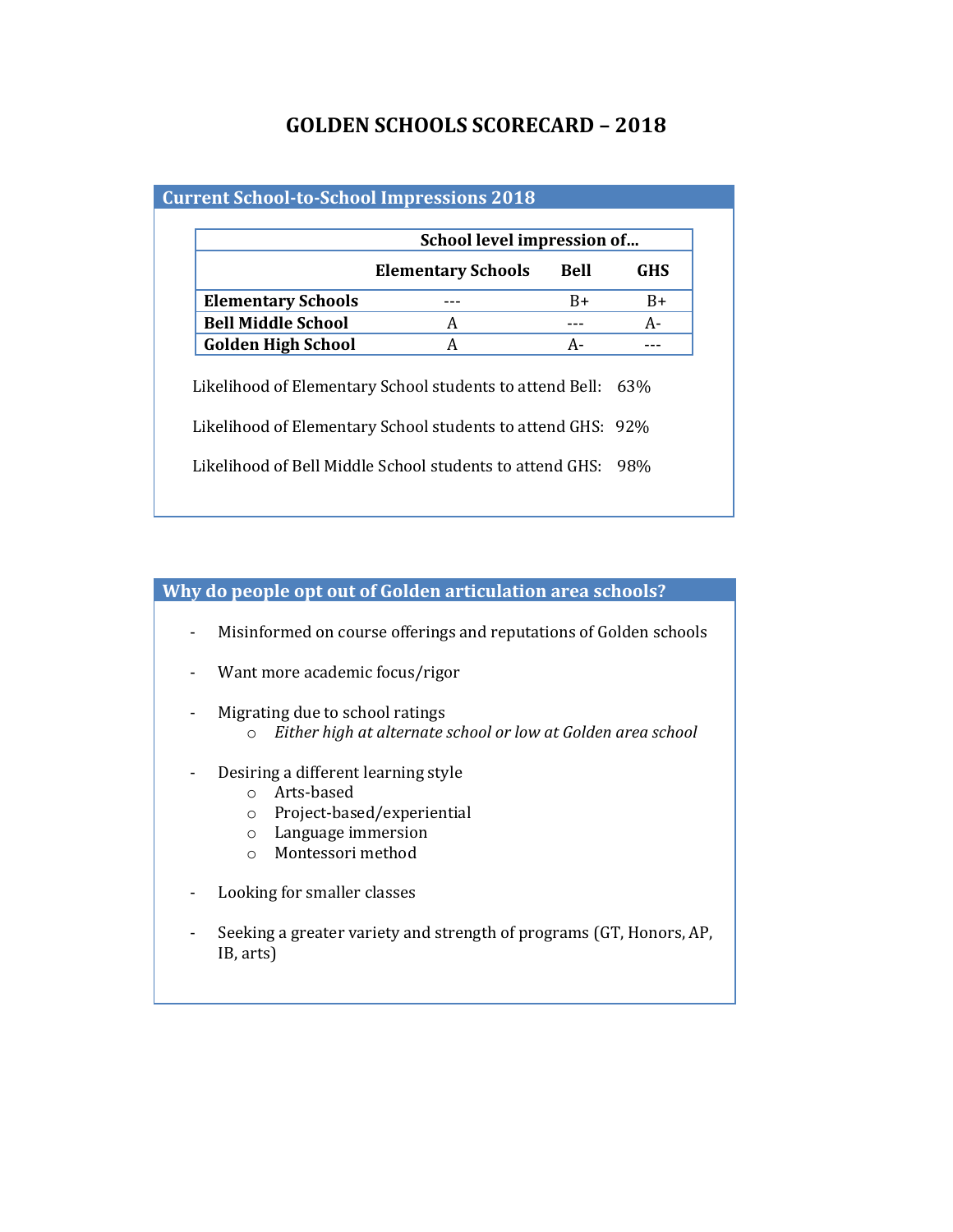## **Response to: Priorities for all Golden Schools:**

| <b>Ranking of Importance</b>                                                                           |        |
|--------------------------------------------------------------------------------------------------------|--------|
| Strong core curriculum: science, language, math,<br>social studies, performing/visual arts, technology | 99.18% |
| Supportive community                                                                                   | 99.18% |
| Safety                                                                                                 | 97.54% |
| Technology (e.g. computers, Smart Boards, labs)                                                        | 90.98% |
| Science laboratory facilities                                                                          | 90.16% |
| Small class size                                                                                       | 86.07% |
| Up-to-date textbooks                                                                                   | 85.25% |
| Science, Technology, Engineering and Math<br>program (STEM)                                            | 85.25% |
| Advanced Placement (AP) classes                                                                        | 84.43% |
| Innovative instructional style                                                                         | 84.43% |
| Extracurricular/club opportunities                                                                     | 81.97% |
| <b>Strong PTA</b>                                                                                      | 78.69% |
| Support and programs for special needs                                                                 | 76.23% |
| Gifted and Talented programs                                                                           | 74.59% |
| Sports programs                                                                                        | 65.57% |
| Specialized performing arts programs                                                                   | 64.75% |
| Specialized visual arts programs                                                                       | 61.48% |
| Tutoring program                                                                                       | 61.48% |
| Vocational programs                                                                                    | 60.66% |
| Partnering with a college or university                                                                | 59.02% |
| High standardized test scores                                                                          | 56.56% |
| % of faculty with Masters degrees or above                                                             | 54.92% |
| Meal subsidies or free meal programs                                                                   | 52.46% |
| International Baccalaureate (IB) program                                                               | 40.16% |
| Traditional instructional style                                                                        | 29.51% |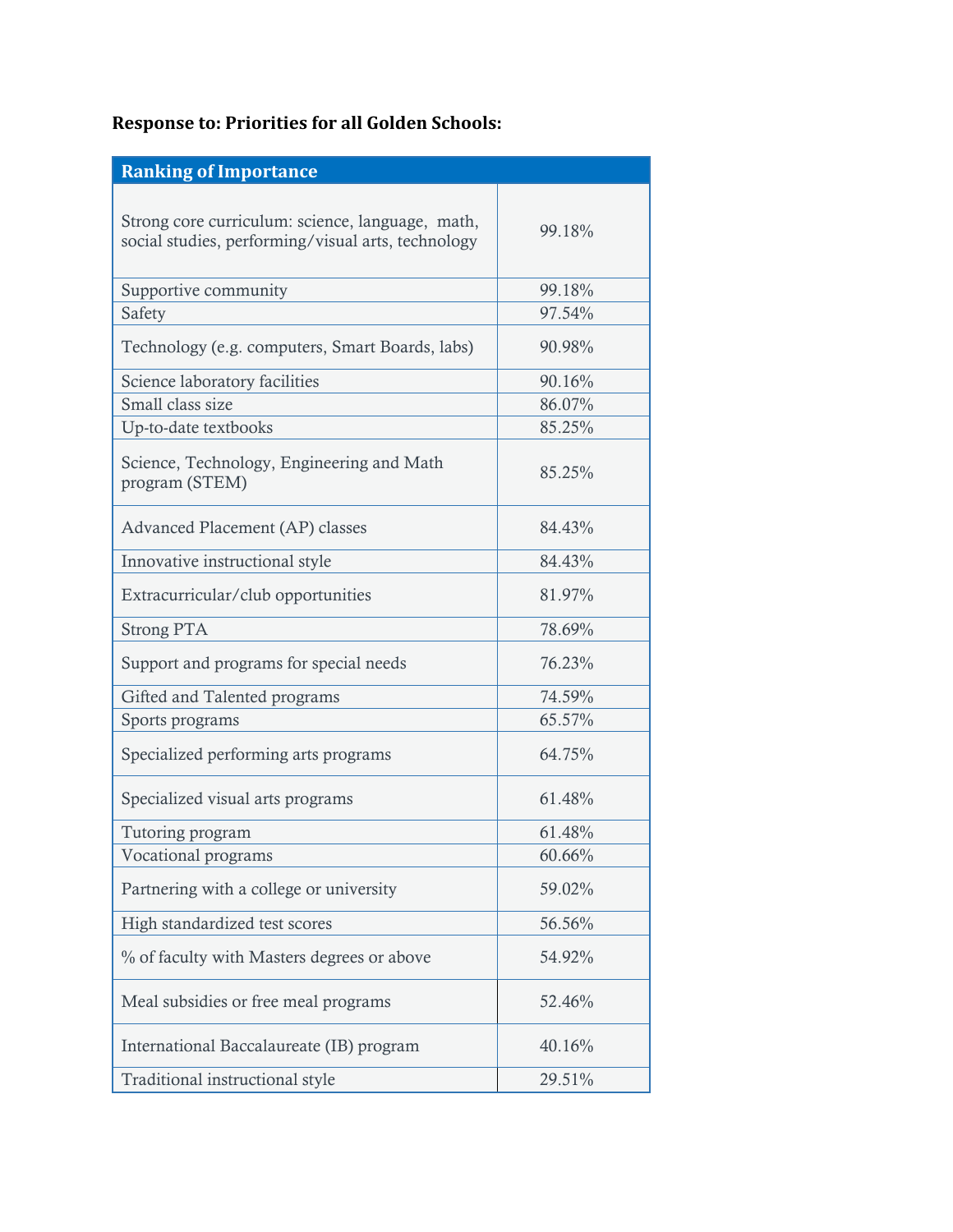| <b>Golden High School Grades 2018</b>                                                                                                                 |       | 2014 Grade   |
|-------------------------------------------------------------------------------------------------------------------------------------------------------|-------|--------------|
| <b>Overall Grade</b>                                                                                                                                  | $B+$  | B            |
|                                                                                                                                                       |       |              |
| Arts: performing arts, visual arts, etc.                                                                                                              | $A-$  | A            |
| Social studies, science, math and technology                                                                                                          | $B+$  | A            |
| Foreign language, English/literature, writing                                                                                                         | $A-$  | B            |
| Physical education                                                                                                                                    | $B+$  | $\mathbf B$  |
| Specialized programs (advanced, extracurricular, sports)                                                                                              | $B +$ | B            |
| Environment (safe, supportive)                                                                                                                        | $A-$  | A            |
| State of readiness/student preparation for college                                                                                                    | $A-$  | B            |
| School reputation in the community                                                                                                                    | B     | $\mathbf{B}$ |
| <b>Areas for improvement</b>                                                                                                                          |       |              |
| More academic rigor among all classes; Make traditional/core classes<br>challenging and important; concern about continuous deterioration of programs |       |              |
| Add more technical electives or promote them to STEM students<br>$\bullet$                                                                            |       |              |
| Get tougher/crack down harder on drug use                                                                                                             |       |              |
| Improve foreign language classes and options                                                                                                          |       |              |
| Improve communication to parents and the community<br>$\bullet$                                                                                       |       |              |
| 49 respondents                                                                                                                                        |       |              |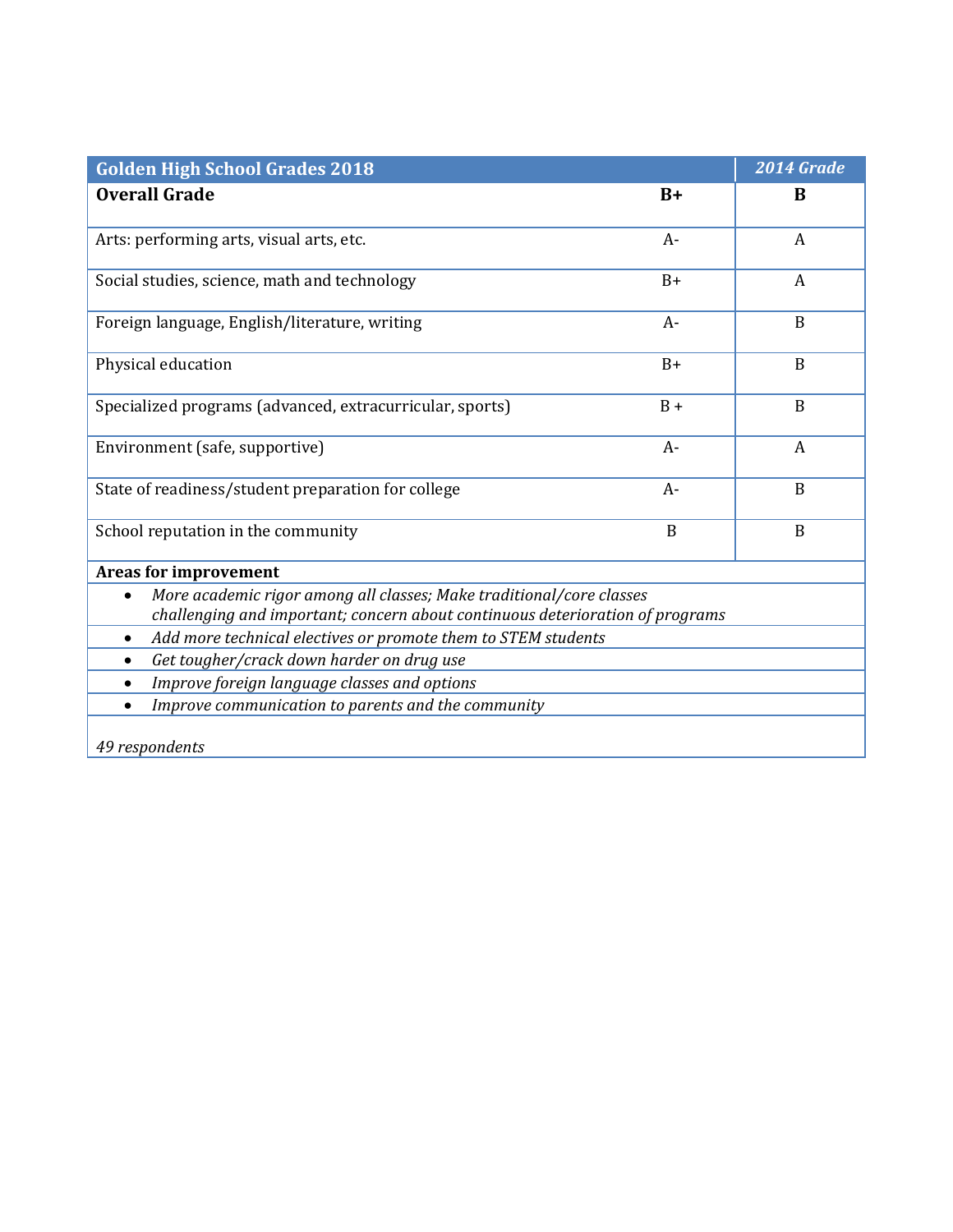| <b>Bell Middle School Grades 2018</b>                                             |                  | 2014 Grade       |
|-----------------------------------------------------------------------------------|------------------|------------------|
| <b>Overall Grade</b>                                                              | $B+$             | B                |
| School reputation in the community                                                | $B+$             | $C+$             |
| Preparation for high school                                                       | $A-$             | $\mathbf B$      |
| Advanced programs                                                                 | $B+$             | $\boldsymbol{A}$ |
| Music and art                                                                     | $A-$             | A                |
| Science                                                                           | $\boldsymbol{A}$ | $\boldsymbol{A}$ |
| Physical education                                                                | $B+$             | $B+$             |
| History & social studies, world languages                                         | $B+$             | $B+$             |
| Math, library resources, writing exercises, reading materials                     | $\mathbf{B}$     | B                |
| Learning environment (safe, supportive, well maintained)                          | $A-$             | $\boldsymbol{A}$ |
| Prepares students to excel in high school                                         | $B -$            | B                |
| <b>Areas for improvement</b>                                                      |                  |                  |
| Engage more with the community / Improve reputation in the community<br>$\bullet$ |                  |                  |
| Control discipline and drug use<br>$\bullet$                                      |                  |                  |
| Promote increased rigor in academics<br>$\bullet$                                 |                  |                  |
| Improve communication from the school - particularly about deadlines and          |                  |                  |
| important dates                                                                   |                  |                  |
| Update technology<br>$\bullet$                                                    |                  |                  |
| 52 respondents                                                                    |                  |                  |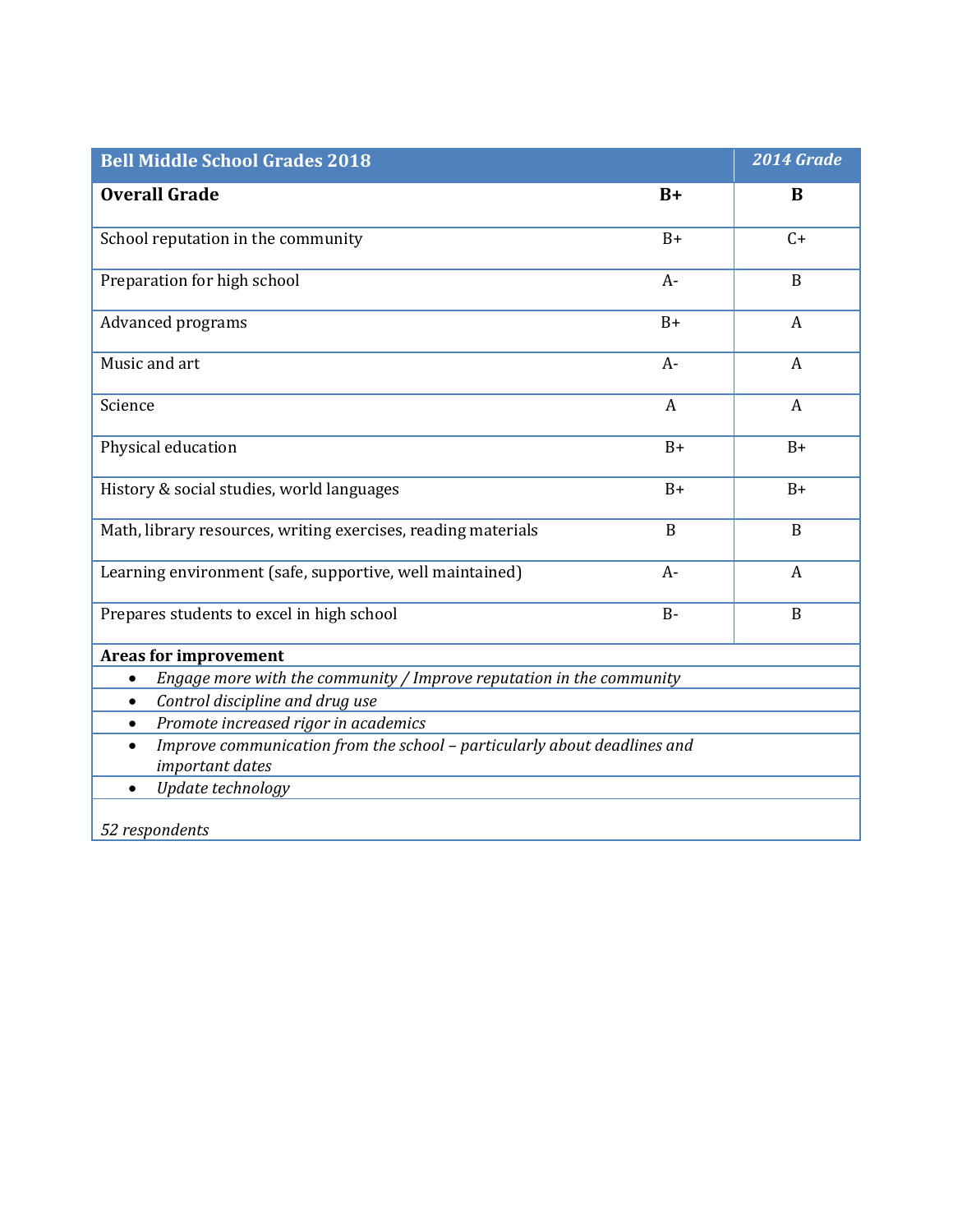| <b>Golden Elementary Schools - Summary of Grades 2018</b>                                                                            |       | 2014 Grade |
|--------------------------------------------------------------------------------------------------------------------------------------|-------|------------|
| <b>Overall Grade</b>                                                                                                                 | $A -$ | A          |
| Art, physical education, music                                                                                                       | A     | A          |
| Reputation in the community                                                                                                          | $A-$  | $A-$       |
| Supportive, safe environment<br>Welcoming, well-maintained schools                                                                   | A     | A          |
| Quality resources                                                                                                                    | $B -$ | $A-$       |
| Programs for special needs, troubled children, those who need<br>assistance                                                          | $B -$ | B          |
| Programs for Gift & Talented                                                                                                         | B     | B          |
| Areas for improvement                                                                                                                |       |            |
| Challenge high achievers/accelerated students; more/better GT support                                                                |       |            |
| Reduce class sizes<br>$\bullet$                                                                                                      |       |            |
| More focus on traditional learners and IEP students<br>$\bullet$                                                                     |       |            |
| Improve teacher-parent communication<br>$\bullet$                                                                                    |       |            |
| Improve quality of lunch options and increase time of lunch & recess<br>$\bullet$<br>Improve facilities to accommodate more students |       |            |
| 343 respondents                                                                                                                      |       |            |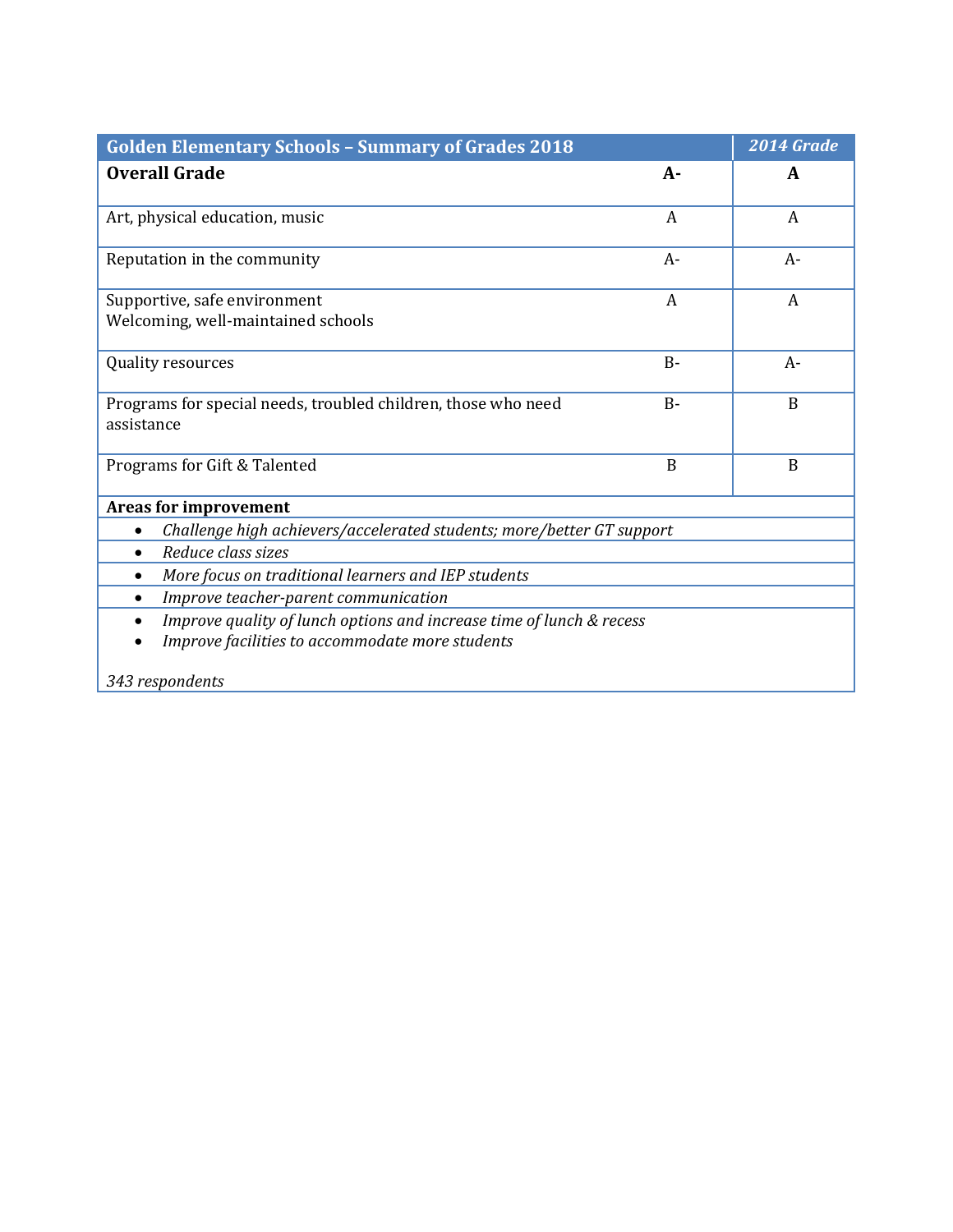| <b>Kyffin Elementary Grades 2018</b>                                        |                  | 2014 Grade |
|-----------------------------------------------------------------------------|------------------|------------|
| <b>Overall Grade</b>                                                        | $A-$             | A-         |
| Art, physical education, music                                              | $\boldsymbol{A}$ | A          |
| Reputation in the community                                                 | A                | A          |
| Supportive, safe environment<br>Welcoming, well-maintained schools          | A                | A          |
| Quality resources                                                           | $A-$             | $A-$       |
| Programs for special needs, troubled children, those who need<br>assistance | B                | B          |
| Programs for Gift & Talented                                                | A                | A          |
| <b>Areas for improvement</b>                                                |                  |            |
| Reduce class size<br>$\bullet$                                              |                  |            |
| Improve GT/advanced learning programs<br>$\bullet$                          |                  |            |
| More focus on traditional learners and IEP students<br>$\bullet$            |                  |            |
| Better communication from teachers                                          |                  |            |
| Healthier school lunches                                                    |                  |            |
| 27 respondents                                                              |                  |            |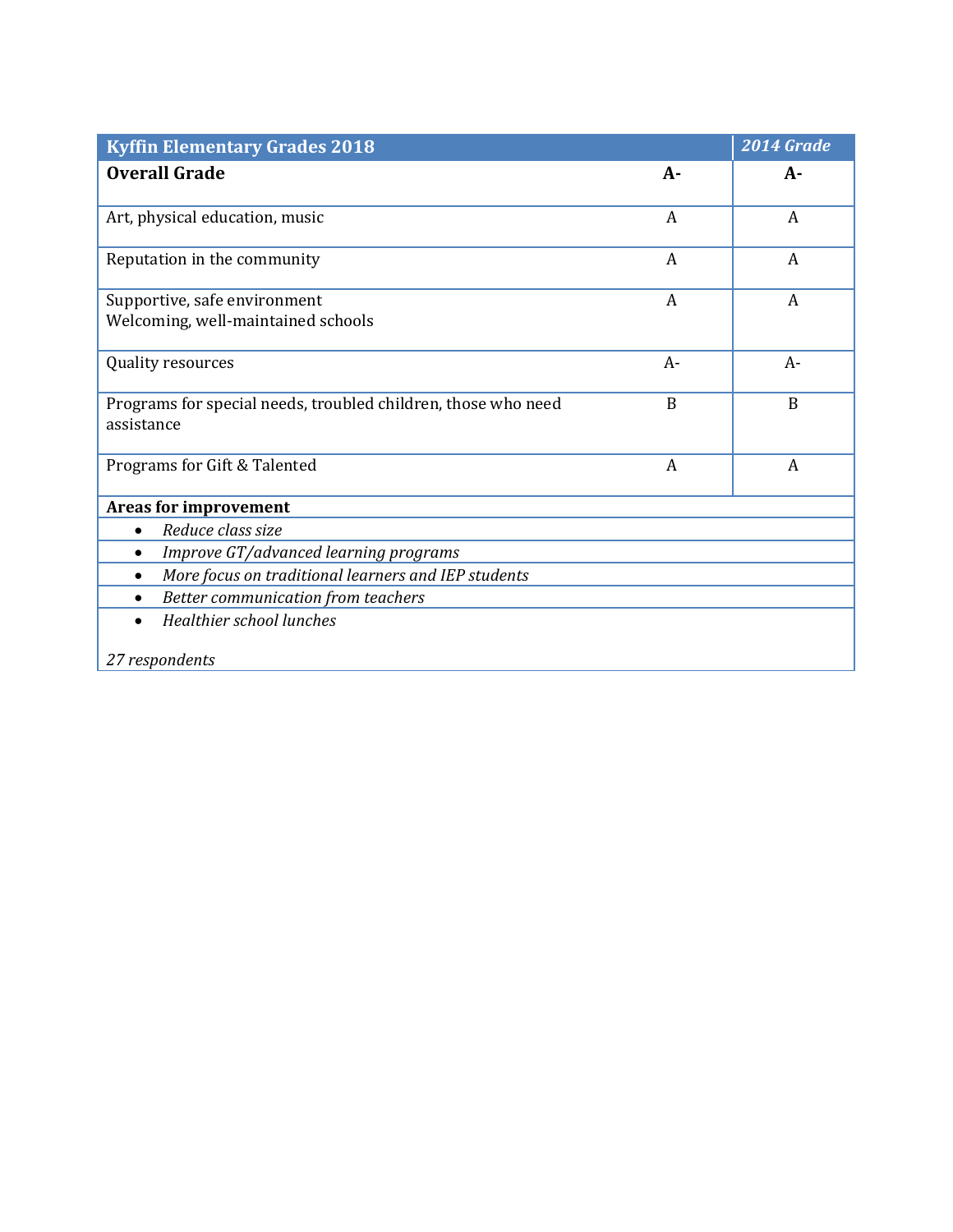| <b>Mitchell Elementary Grades 2018</b>                                           |       | $\overline{20}$ 14 Grade |
|----------------------------------------------------------------------------------|-------|--------------------------|
| <b>Overall Grade</b>                                                             | $A-$  | $B+$                     |
|                                                                                  |       |                          |
| Art, physical education, music                                                   | $A+$  | $A-$                     |
| Reputation in the community                                                      | $A-$  | $A-$                     |
| Supportive, safe environment                                                     | A     | A                        |
| Welcoming, well-maintained schools                                               |       |                          |
| Quality resources                                                                | $A-$  | $A-$                     |
| Programs for special needs, troubled children, those who need                    | $B -$ | B                        |
| assistance                                                                       |       |                          |
|                                                                                  |       |                          |
| Programs for Gift & Talented                                                     | B     | $\mathsf{C}$             |
| <b>Areas for improvement</b>                                                     |       |                          |
| Reduce class size/ more teacher aides<br>$\bullet$                               |       |                          |
| More focus on IEP and handicapped students<br>$\bullet$                          |       |                          |
| More focus, options and support for GT and high-achieving students.<br>$\bullet$ |       |                          |
| Friendlier office staff<br>$\bullet$                                             |       |                          |
| Better communication from teachers to parents                                    |       |                          |
| 102 respondents                                                                  |       |                          |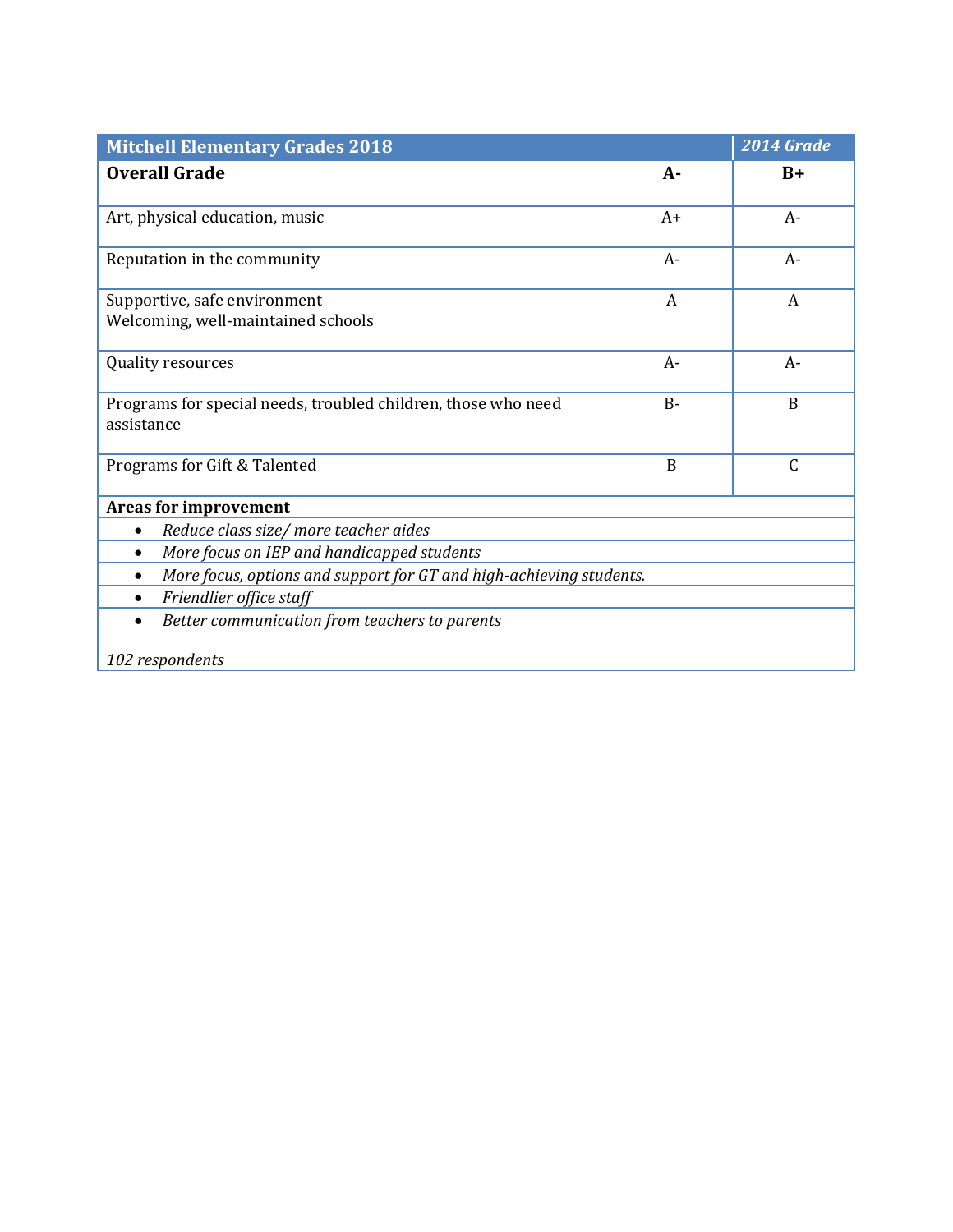| <b>Ralston Elementary Grades 2018</b>                                       |       | 2014 Grade |
|-----------------------------------------------------------------------------|-------|------------|
| <b>Overall Grade</b>                                                        | $B+$  | $A-$       |
| Art, physical education, music                                              | $A-$  | $A-$       |
| Reputation in the community                                                 | A     | $A+$       |
| Supportive, safe environment<br>Welcoming, well-maintained schools          | A     | A          |
| Quality resources                                                           | $A-$  | $A-$       |
| Programs for special needs, troubled children, those who need<br>assistance | $B -$ | B          |
| Programs for Gift & Talented                                                | $B -$ | $B -$      |
| <b>Areas for improvement</b>                                                |       |            |
| More focus, options and support for GT and high-achieving students          |       |            |
| Improve communication with parents<br>$\bullet$                             |       |            |
| More appropriate teaching in Specials                                       |       |            |
| More investment in technology; 1:1 equipment                                |       |            |
| Healthier lunches and more time for physical activity<br>$\bullet$          |       |            |
| 41 respondents                                                              |       |            |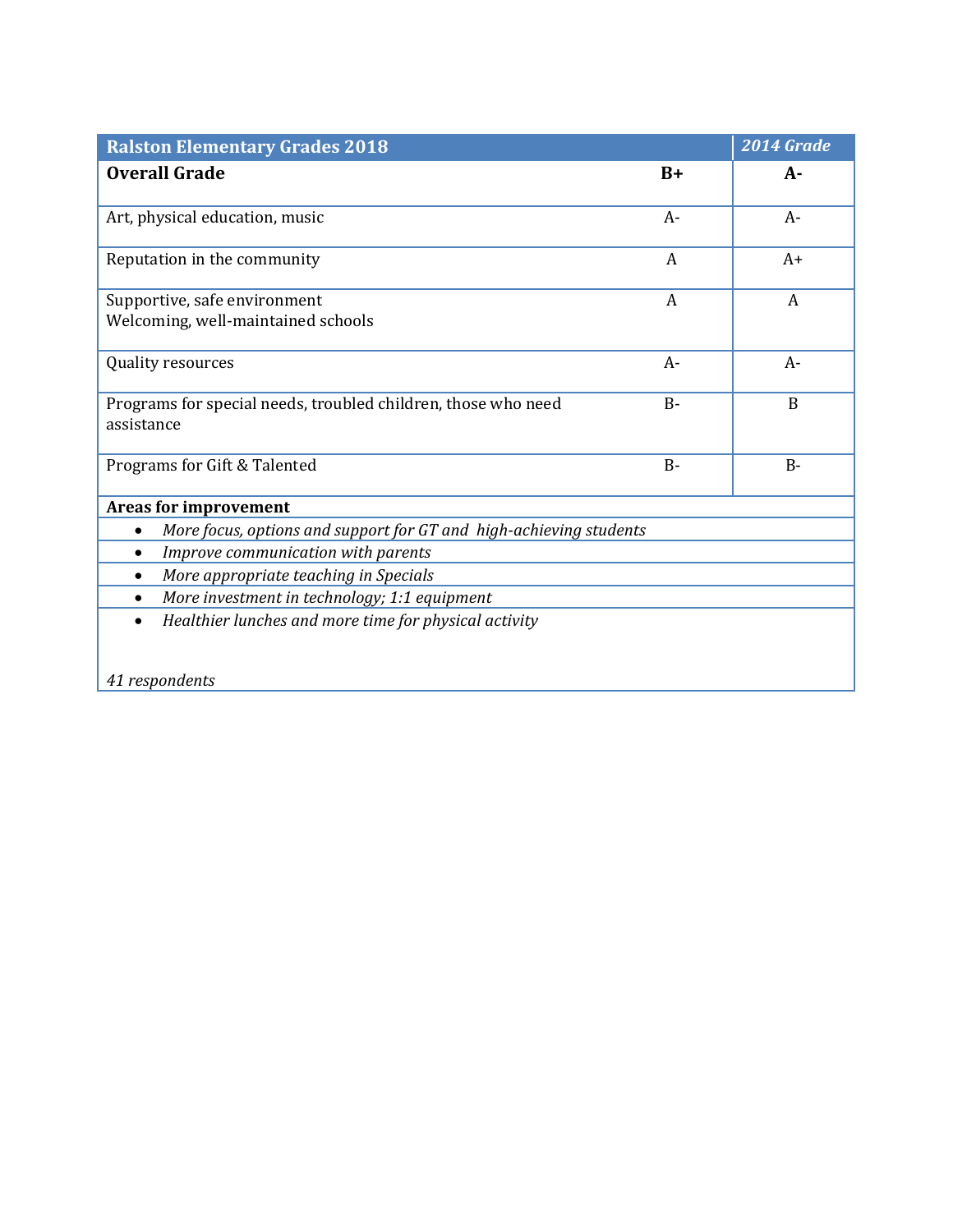| <b>Shelton Elementary Grades 2018</b>                                         |                | 2014 Grade     |
|-------------------------------------------------------------------------------|----------------|----------------|
| <b>Overall Grade</b>                                                          | $B+$           | А-             |
|                                                                               |                |                |
| Art, physical education, music                                                | $\overline{A}$ | $\overline{A}$ |
| Reputation in the community                                                   | $B -$          | $B+$           |
| Supportive, safe environment                                                  | $A-$           | A              |
| Welcoming, well-maintained schools                                            |                |                |
| Quality resources                                                             | $B+$           | $A-$           |
|                                                                               |                |                |
| Programs for special needs, troubled children, those who need                 | $B -$          | B              |
| assistance                                                                    |                |                |
| Programs for Gift & Talented                                                  | $B -$          | $\overline{B}$ |
| <b>Areas for improvement</b>                                                  |                |                |
| Reduce class sizes<br>$\bullet$                                               |                |                |
| Improve parking lot/expand for more cars<br>$\bullet$                         |                |                |
|                                                                               |                |                |
| Provide more nutritious lunch options                                         |                |                |
| Challenge high achievers/develop a GT program<br>$\bullet$                    |                |                |
| Better, more frequent communication between teachers and parents<br>$\bullet$ |                |                |
| Address the lack of support for IEP students                                  |                |                |
|                                                                               |                |                |
| 97 respondents                                                                |                |                |